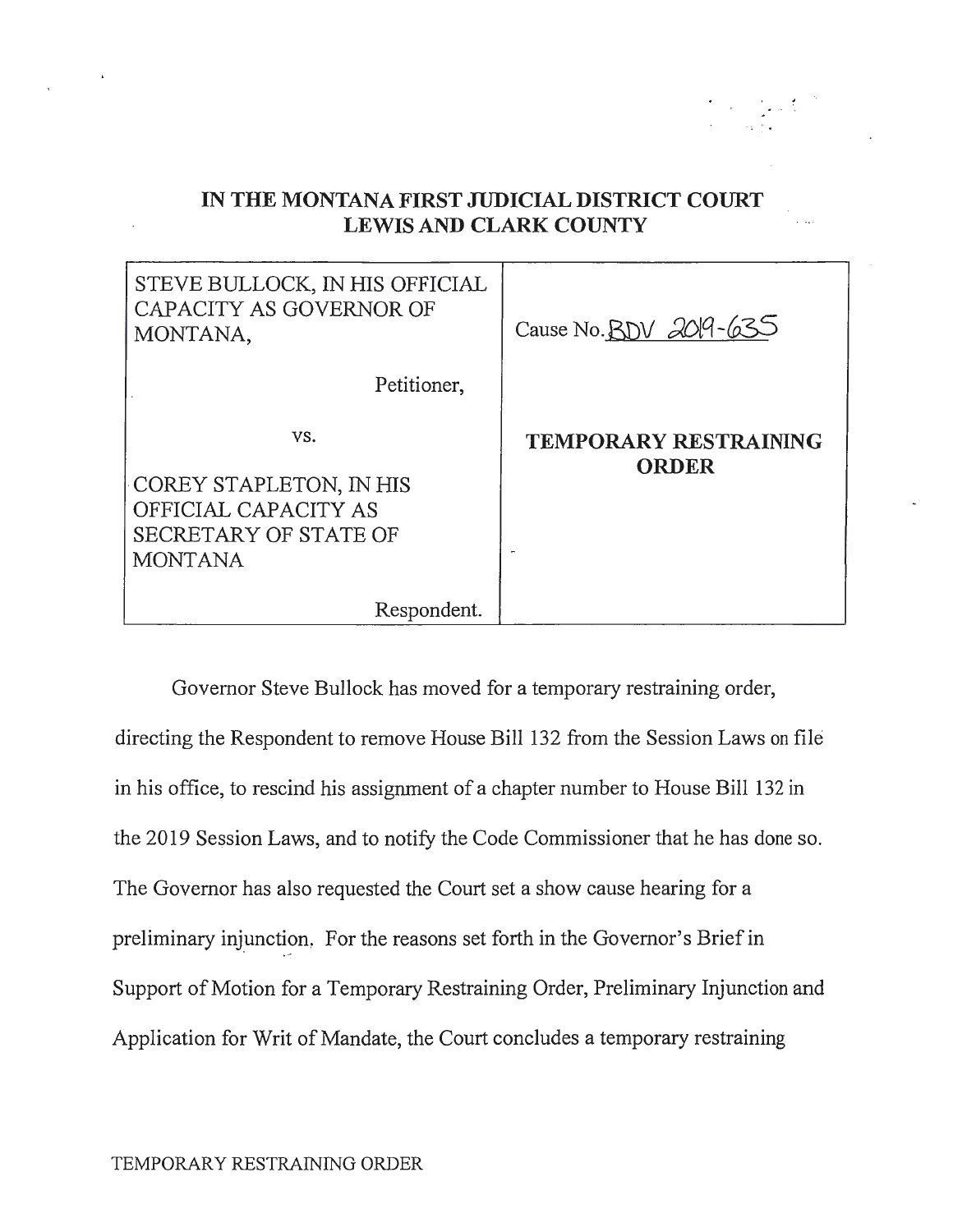order should issue and the Respondent should show cause why a preliminary injunction should not issue.

The Governor has established by affidavit and his complaint that the absence of a temporary restraining order would cause immediate and irreparable injury. The Governor has established facts, which if proven as true establish that House Bill 132 (2019) was vetoed by the Governor. The Governor has also established facts, which if proven as true, establish that the Respondent maintains House Bill 132 in his official record of session laws and has assigned a chapter number to House Bill 132, effectively attempting to override the Governor's veto. This presents both a prima facie constitutional violation and a prima facie case that a vetoed law will go into effect. The irreparable harm is further present by HB 132's immediate effective date.

Furthermore, the Governor established a prima facie case that he is likely to succeed on the merits of his claim that he vetoed HB 132. The Governor has established facts, which, if proven true, establish he vetoed HB 132 in compliance with the Montana Constitution and Montana Code Annotated.

Based on the foregoing, and the reasons set forth in Governor Bullock's Brief in Support of Motion for a Temporary Restraining Order, Preliminary Injunction and Application for Writ of Mandate, the Court issues the following Temporary Order of Protection: